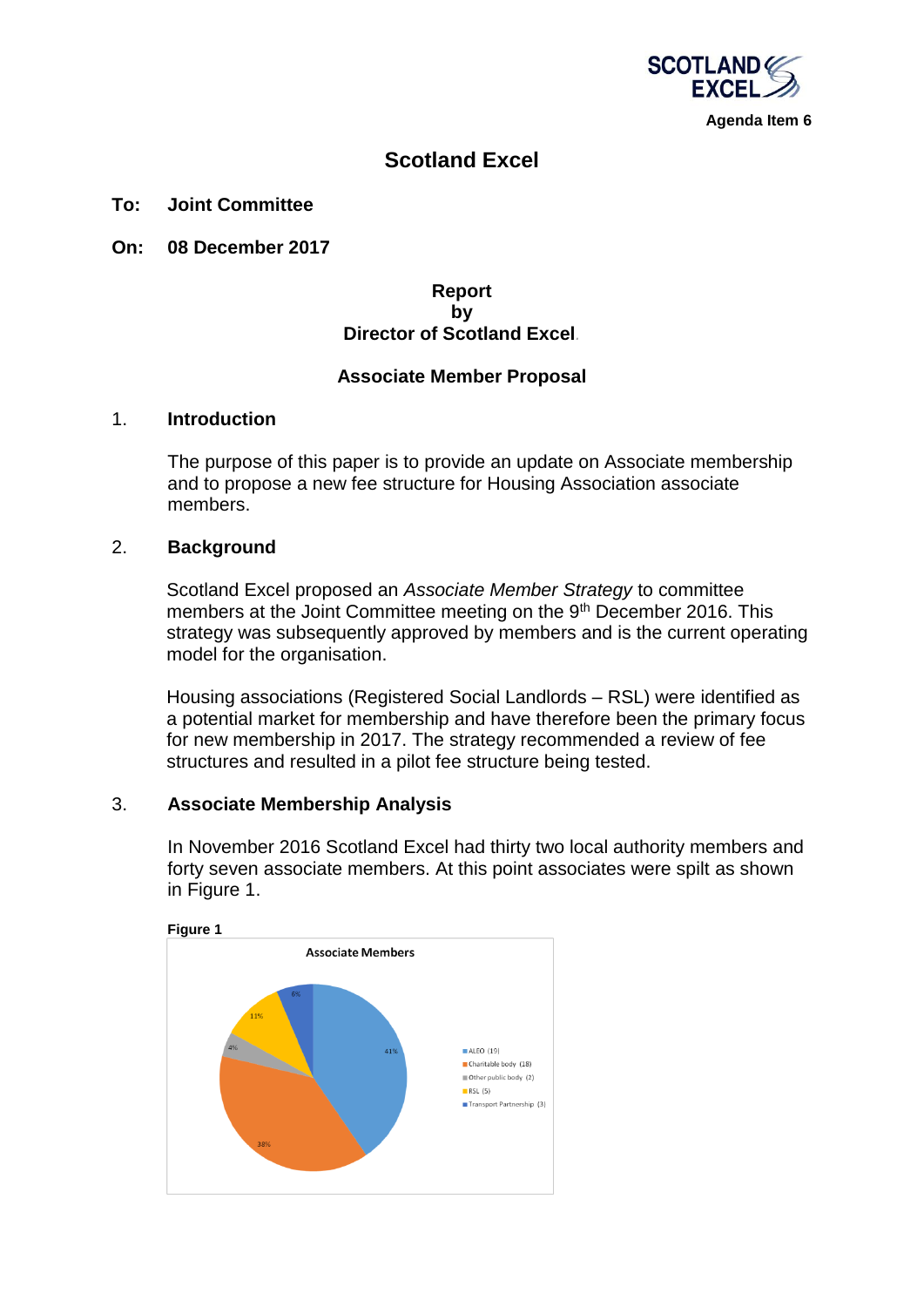As of the 1<sup>st</sup> December 2017 Scotland Excel has thirty two local authority members and sixty two associate members. Figure 2 shows the split of these members.

#### **Figure 2**



## Spend Analysis

An associate spend analysis was conducted covering the period July 2016 to June 2017.

97.4% of the total spend on all Scotland Excel contracts was made by its 32 member councils. The remaining 2.6% was by non-council members which includes associates and other public bodies.

The total spend by non-council organisations was £11.9m.

Figure 3 shows the spilt by non-council members.



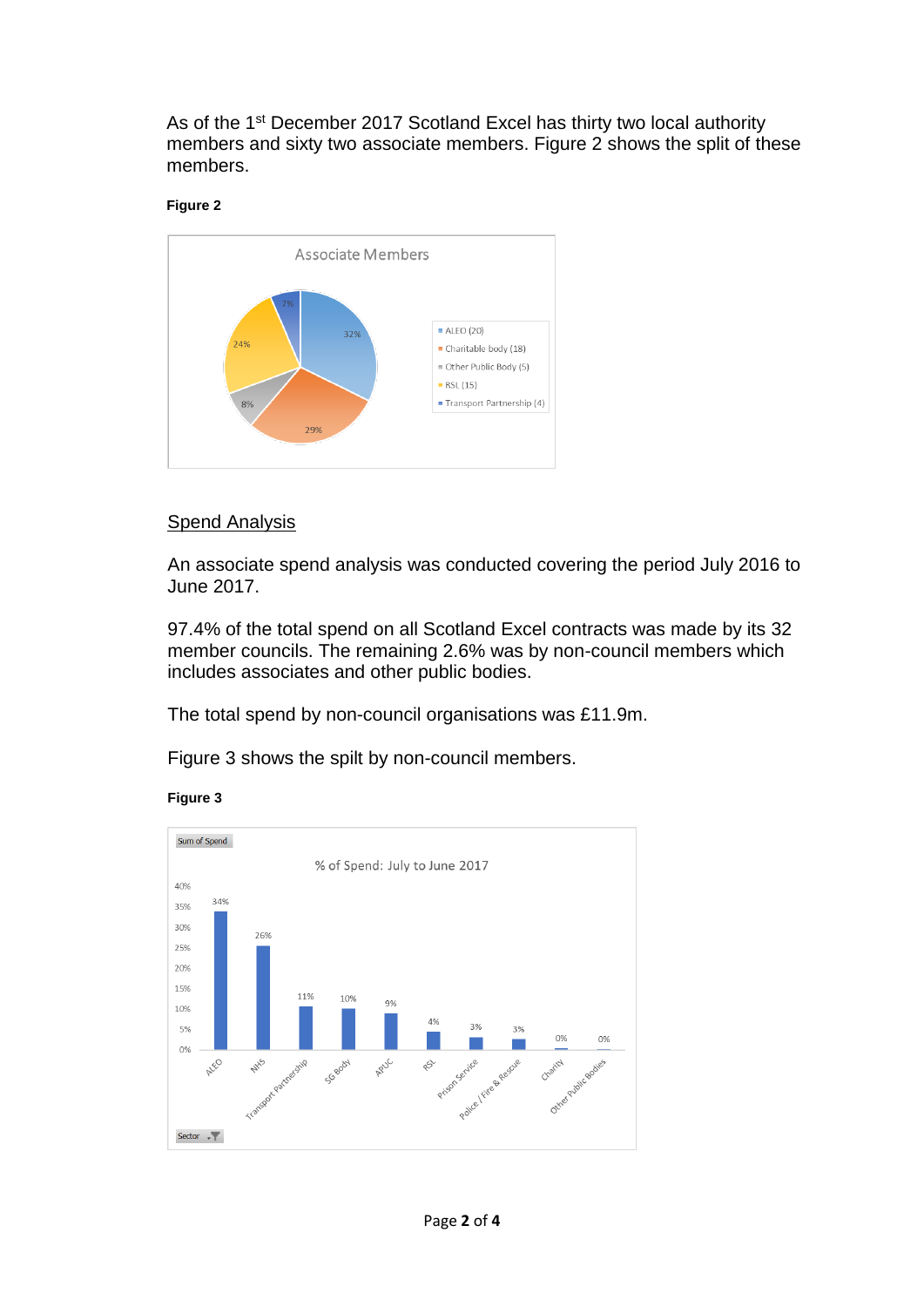Twenty of the current sixty two associate members do not pay a fee.

The £11.9m total spend by non-council members (associates and others) is distributed as shown on figure 4.

| Sector                       | Spend      |
|------------------------------|------------|
| <b>ALEO</b>                  | £4,034,941 |
| <b>NHS</b>                   | £3,038,477 |
| <b>Transport Partnership</b> | £1,266,595 |
| SG Body                      | £1,209,111 |
| <b>APUC</b>                  | £1,062,440 |
| <b>Housing Association</b>   | £530,500   |
| <b>Prison Service</b>        | £377,708   |
| Police / Fire & Rescue       | £305,777   |
| Charity                      | £51,943    |
| <b>Other Public Bodies</b>   | £22,507    |

#### **Figure 4**

The fifteen Housing Associations are all associate members, pay fees and spent £530k on Scotland Excel frameworks within the period reported.

It should also be noted that associates typically utilise a smaller number of frameworks than council members. This is due to the fact that frameworks are identified and constructed to primarily meet the needs of members rather than associates. Within the period reported less than thirty percent of frameworks were used by associates.

Housing Associates used fifteen Scotland Excel frameworks in total within the period. Framework usage within this sector typically depends on a number of factors including if maintenance is undertaken by an in-house team or if the association provides care services.

## 4. **Housing Association Fees**

Scotland Excel undertook an investigation into member organisations within the housing sector and reviewed existing fee models. It became apparent that the simplest model whereby fees are calculated based on housing stock levels was fairest and appeared to be best received by the sector.

No direct comparison to Scotland Excel was available in the sector to allow a competitive comparison. An analysis of other non-procurement member organisations gave an indication of fees and, by utilising national housing stock levels, various fee levels were modelled.

A comparison of council member influencable spend and member requisition was made with housing association influencable spend. This provided an approximation of between £1.25 and £1.50 per housing unit. This was used